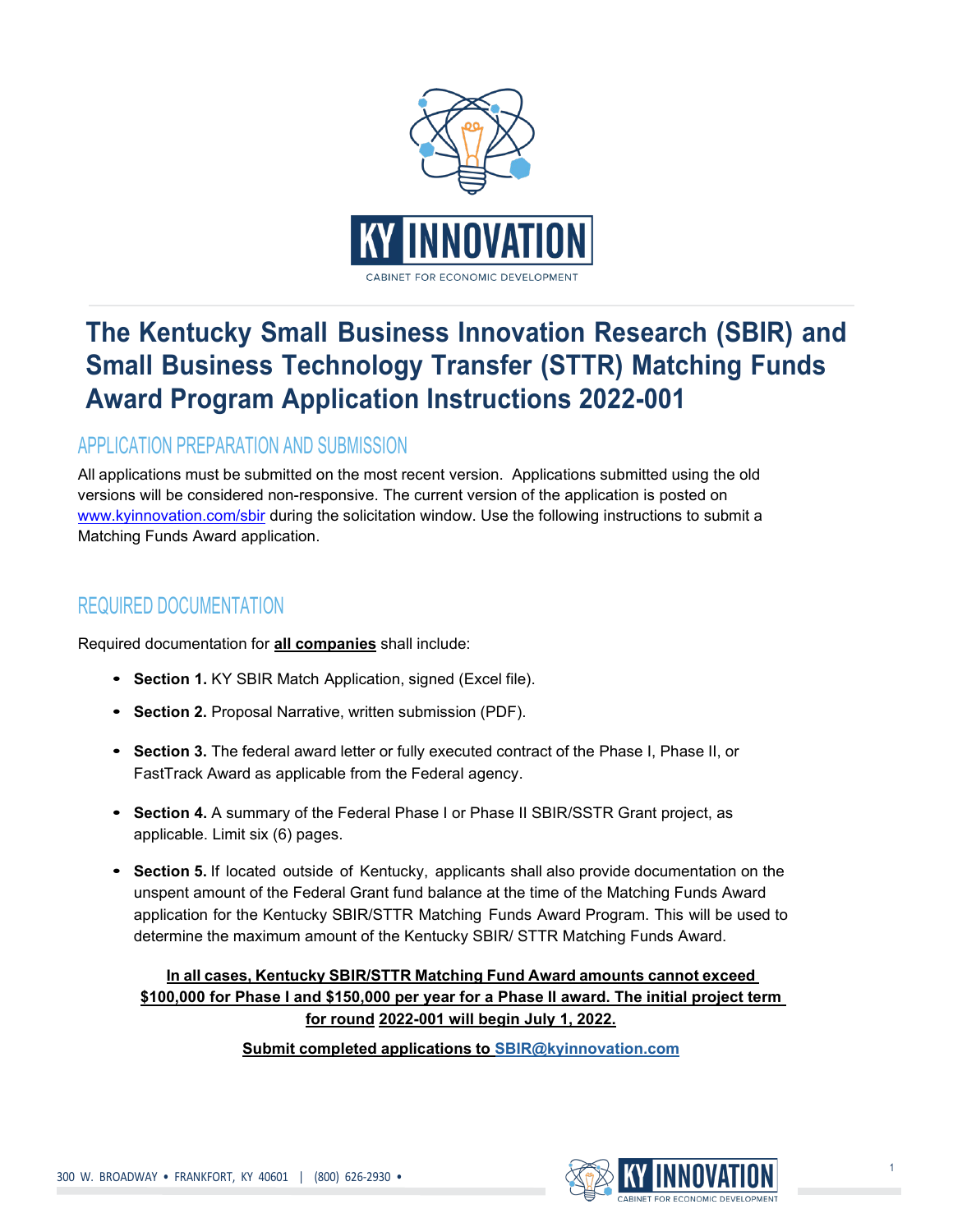### PROPOSAL NARRATIVE

Create a PDF document for submission that addresses each of the topics below and contains the following headings: Technical, Commercial, Project Team and Facilities, Job Creation, Other Additional Information, and Budget Justification. Within each section, tell the story of your company with consideration to the subtopics listed. Include applicable items listed in the Other Additional Information section within this PDF.

The total page length of the Proposal Narrative shall not exceed **10 PAGES MAXIMUM for Phase I applicants and 20 PAGES MAXIMUM for Phase II applicants.** Attachments, bios,and budget justification are included in the page limit total count. Letters of support and the Gantt chart are **not**  included in page limit total count.

#### **Technical**

- a. Significance What problem needed to be solved? Is there a market need? Is an alternative solution needed? What features or parameters will meet the market need?
- b. Innovation What is your proposed technology to solve the problem and how does it differ from existing technologies? What is innovative about it?
- c. Risks How much risk is involved in developing the proposed technology?
- d. Tasks and Approach What are the overall goals and aims? What tasks are to be conducted through the Federal SBIR/STTR grant? What other additional but complimentary tasks are proposed to be conducted under the Matching Funds Award and why? Describe the approach to complete the proposed work. Explain how the proposed tasks complement the Federal tasks. Who will do the work (company personnel, subcontractor, a consultant, etc.) and what are their qualifications to do the work? How will the proposed tasks aid in proving the feasibility further or in strengthening the technology development effort. How will these additional tasks help you in making your case for a Federal Phase II grant or in furthering the commercialization of the technology?
- e. What is the current IP status? Who owns the technology? Are you licensing the technology and what restrictions do you have for its use?

#### **Commercial**

- a. What are the existing and potential market opportunities? What is the value proposition? How will the proposed technology fill the market need?
- b. Who are your customers?
- c. Identify and elaborate on competing technologies and competitors.
- d. What is your company brand? Do you have a marketing budget? How will the new product/service being developed fit into and enhance the company's brand? Are there additional products or services in the pipeline?
- e. Provide a SWOT (Strength, Weaknesses, Opportunities and Threat) Analysis.
- f. What are the regulatory and/or other market hurdles? How will the company overcome these?
- g. What is the commercialization plan, including product manufacturing and licensing? How will you make a profit?

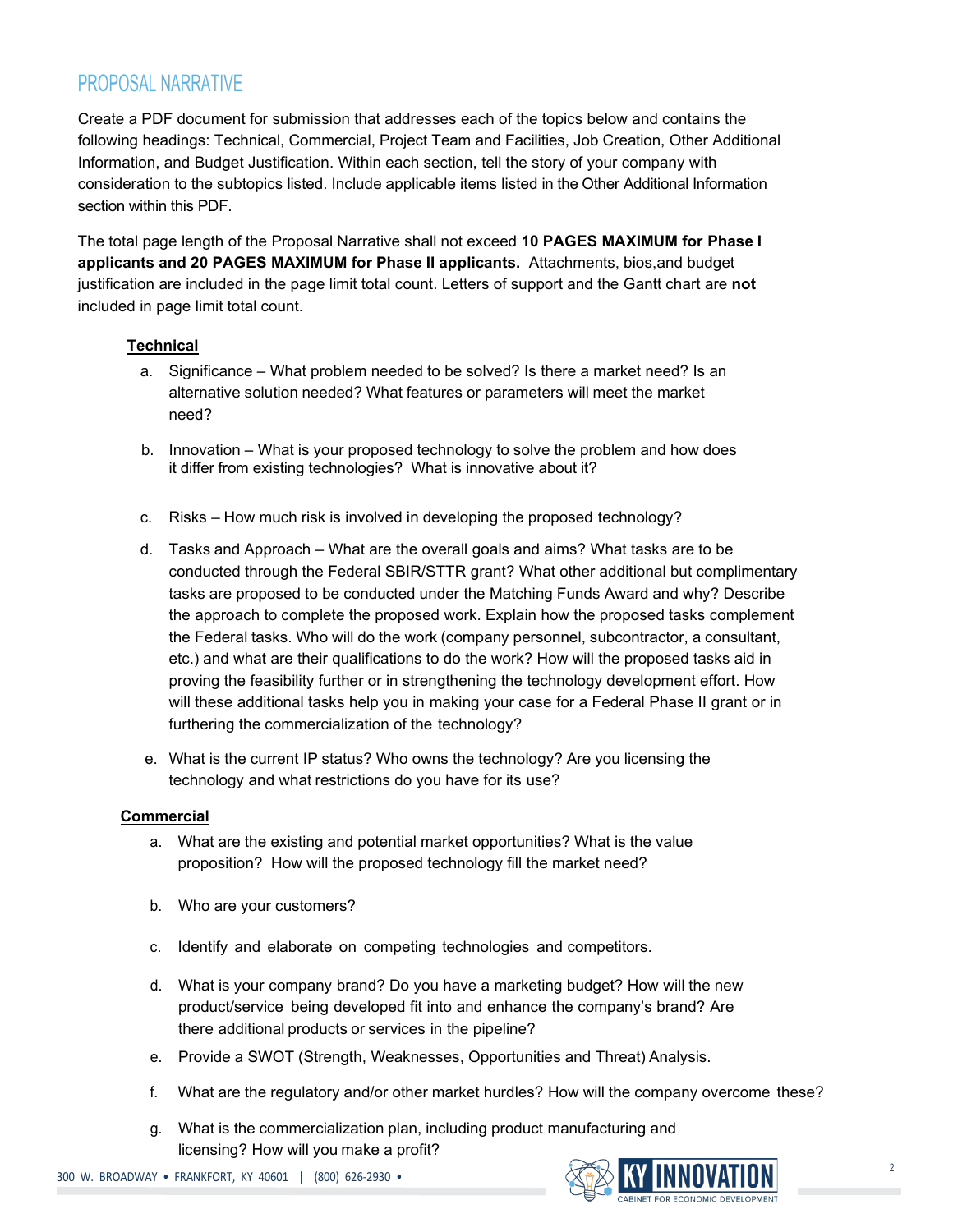- h. Elaborate on financing including grants, angel and/or VC investments, and product sales revenue?
- i. What is your end goal as far as the company, the technology, and the investors are concerned? How long do you anticipate it will take to reach that point?

#### **Project Team and Facilities**

- a. Identify if facilities have been secured for the work proposed.
- b. Identify team members and their roles.
- c. Identify the business team lead and qualifications.
- d. Indicate if the team members are full-time/part-time/interns/subcontractors/employees.
- e. Identify the Kentucky-based PI or Co-PI for the Matching Funds Award.

#### **Job Creation**

- a. Identify any new proposed full-time and part-time jobs to be funded by the Matching Funds Award and employed by the company.
- b. Identify any new interns to be hired.
- c. In case of out-of-state companies, identify each employee's home residence at the time of application, and the proposed state of residence when company relocates to Kentucky (change of residence must be completed within 90 days after the effective date of the grant).

#### **Other Additional Information**

- a. Company Describe the business, current product portfolio, employees on staff, and other company collaborations. If from out-of-state, elaborate on the projected plan to move the company to Kentucky including moving of current employees, company assets and property, and any specific needs that might be of concern in company's operation after the move.
- b. Identify the Management Team.
- c. Include detailed letters of support.
- d. Elaborate on private investment arrangements.
- e. Provide details of company revenue, if any.

#### **Budget Document**

Using the budget template tab, found in the KY SBIR Match Application, identify budget in predefined categories. Project timeline begins July 1, 2022. Expand with a narrative budget justification included in the Proposal Narrative.

#### Budget Document Content

• Charges must be reasonable for the tasks proposed. Where possible provide supplemental information, quotes, estimates, etc. Do not include